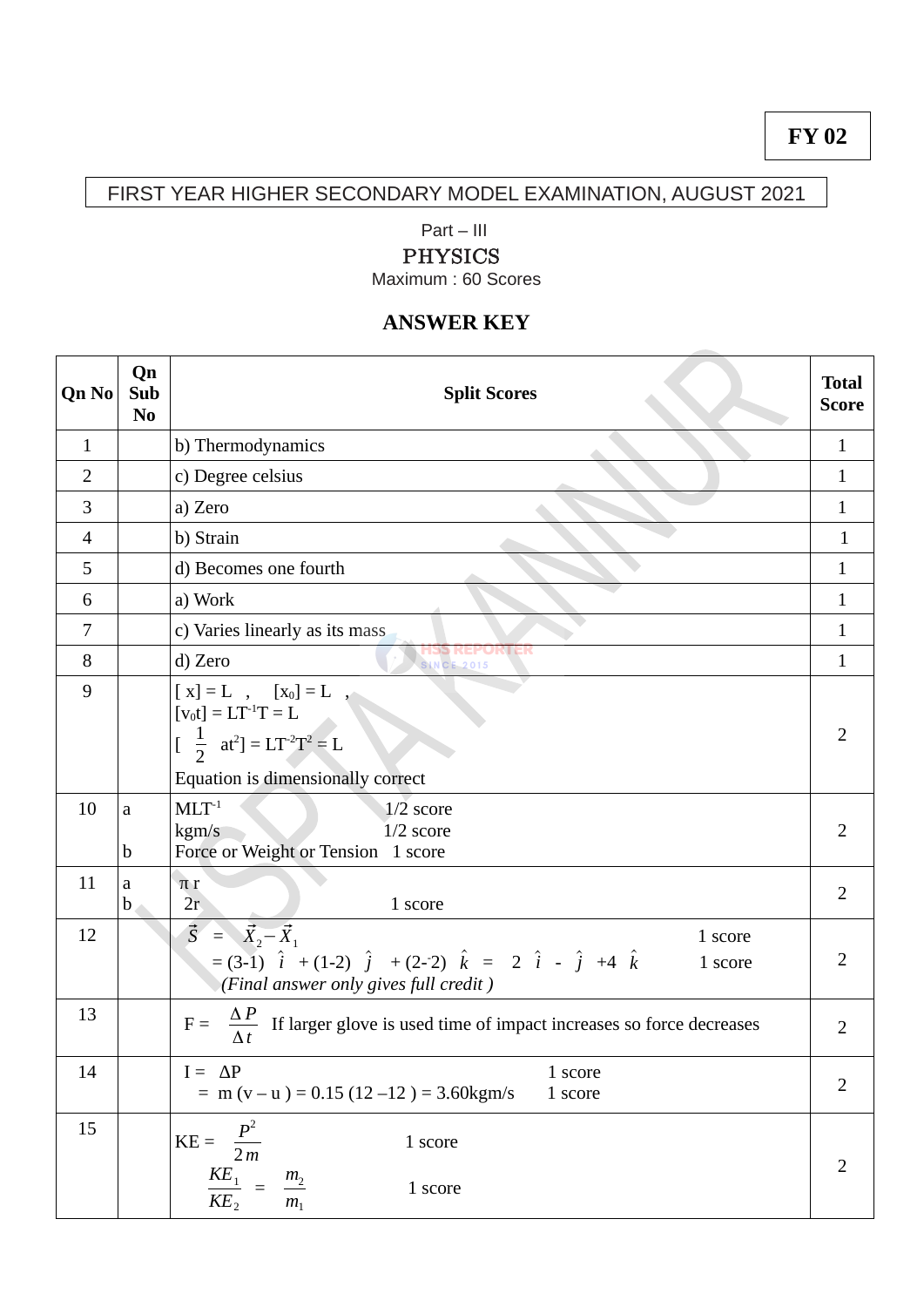| 16 | a<br>$\mathbf b$ | Angular momentum<br>Work or Energy                                                              | 1 score<br>1 score                            |                            | $\overline{2}$ |  |
|----|------------------|-------------------------------------------------------------------------------------------------|-----------------------------------------------|----------------------------|----------------|--|
| 17 |                  | $Nm^2/kg^2$ or $kg^{-1}m^3s^{-2}$<br>$M^{-1}L^3\bar{T}^{-2}$                                    | 1 score<br>1 score                            |                            | $\overline{2}$ |  |
| 18 | a<br>b           | Stress $\alpha$ Strain<br>Steel                                                                 | 1 Score<br>1 Score                            |                            | $\overline{2}$ |  |
| 19 |                  | Collision<br><b>Vector Addition</b>                                                             | Conservation of momentum<br>Parallelogram law | $1/2$ score<br>$1/2$ score |                |  |
|    |                  | Moment of inertia                                                                               | Perpendicular axes theorem                    | $1/2$ score                | 2              |  |
|    |                  | Velocity of sound                                                                               | Laplace correction                            | $1/2$ score                |                |  |
| 20 |                  | $\Delta Q = mL_f$<br>1 score<br>$= 2 X 3.35 X 10^5 = 6.70 X 10^5 J$<br>1 score                  |                                               |                            | $\overline{2}$ |  |
| 21 | a<br>b           | Energy<br>Zero                                                                                  |                                               | 1 score<br>1 score         | $\overline{2}$ |  |
| 22 |                  | $\frac{Q_2}{1 - Q_1}$<br>$\eta$ =<br>1 score<br>= 1 - $\frac{300}{500}$ = 0.4 or 40%<br>1 score |                                               | $\overline{2}$             |                |  |
| 23 |                  | Derivation of equation $v = \sqrt{\frac{P}{m}}$<br>(final equation 1 score)                     |                                               |                            | $\overline{2}$ |  |
| 24 | $\mathbf{i}$     | $\lambda = \frac{v}{f} = \frac{320}{400} = 0.8 \text{ m}$                                       | <b>SINCE 2015</b>                             | 1 score                    | $\overline{2}$ |  |
|    | $\rm ii$         | Zero                                                                                            |                                               | 1 score                    |                |  |
|    | i)               |                                                                                                 |                                               | 1 score                    |                |  |
| 25 | ii)              |                                                                                                 |                                               | 1 score                    | 3              |  |
|    | iii)             |                                                                                                 |                                               | 1 score                    |                |  |
| 26 | $\mathbf a$      | Uniformly accelerated motion                                                                    |                                               | 1 score                    |                |  |
|    |                  | Mathematical or Graphical derivation of                                                         |                                               | 2 score                    | 3              |  |
|    | $\mathbf b$      | s = ut + $\frac{1}{2}$ at <sup>2</sup>                                                          |                                               |                            |                |  |
| 27 | $\mathbf{a}$     | $u^2$ sin 2 $\Theta$<br>$R =$                                                                   |                                               | 1 score                    | 3              |  |
|    |                  | R is maximum when $Sin2\Theta = 1$ , $2\Theta = 90^{\circ}, \Theta = 45^{\circ}$                |                                               | $1/2$ score                |                |  |
|    | $\mathbf b$      | R = 4 H, $\frac{u^2 \sin 2\theta}{g}$ = 4 $\frac{u^2 \sin^2 \theta}{2g}$                        | 1 score                                       |                            |                |  |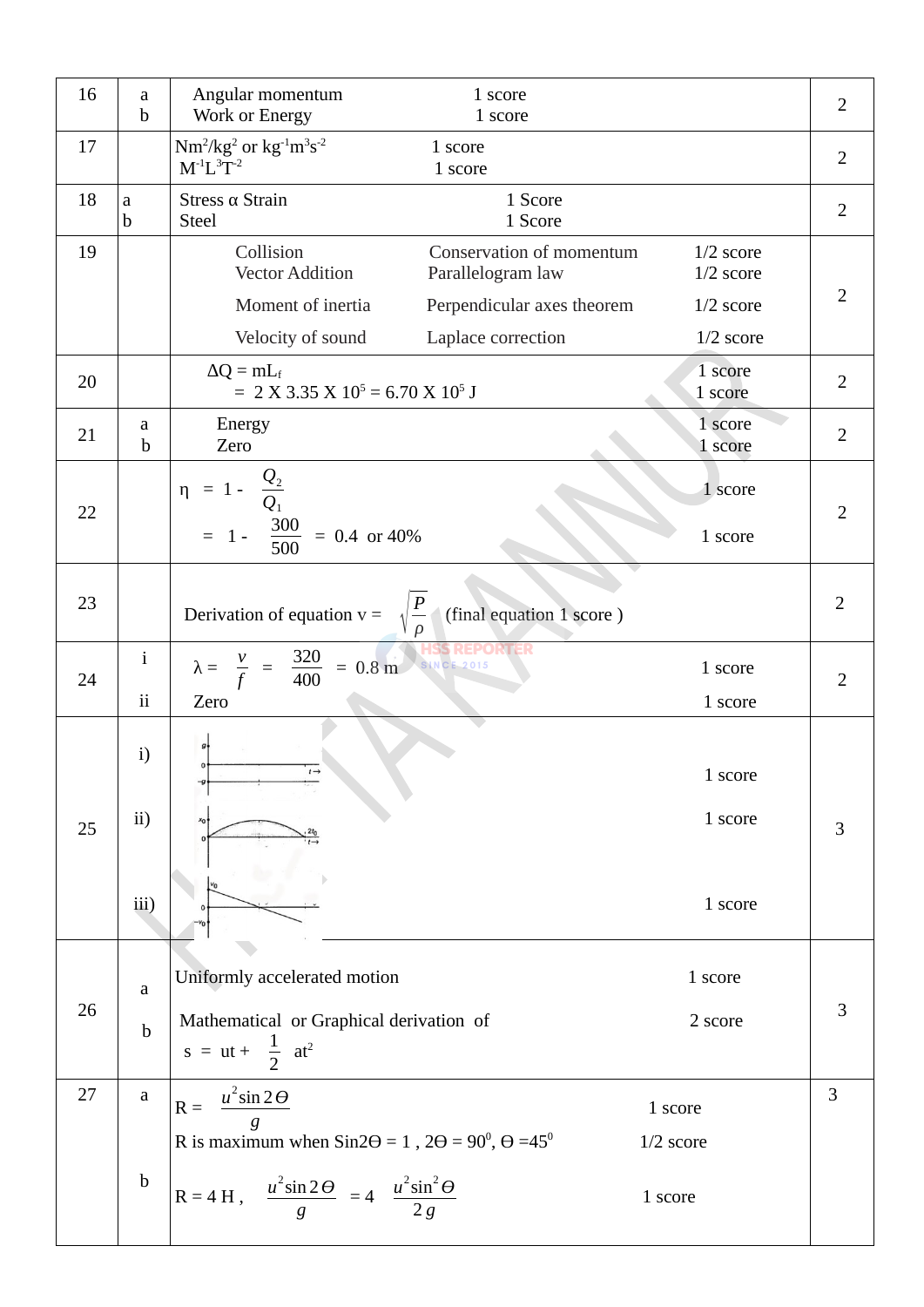|    |             | $2\sin\theta\cos\theta = 2\sin^2\theta$ , $\cos\theta = \sin\theta$ , $\theta = 45^\circ$<br>$1/2$ score                                          |   |  |
|----|-------------|---------------------------------------------------------------------------------------------------------------------------------------------------|---|--|
| 28 |             | $F_{AB} = \frac{\Delta P_A}{\Delta t} = \frac{P_A^I - P_A}{\Delta t}$<br>$1/2$ score                                                              |   |  |
|    |             | $F_{BA} = \frac{\Delta P_B}{\Delta t} = \frac{P_B^I - P_B}{\Delta t}$<br>$1/2$ score                                                              | 3 |  |
|    |             | $F_{AB}$ = - $F_{BA}$ and substitution<br>1 score                                                                                                 |   |  |
|    |             | $P_A^I$ + $P_B^I$ = $P_A + P_B$<br>1 score                                                                                                        |   |  |
|    | a           | i) negative<br>ii) positive<br>1 score                                                                                                            |   |  |
| 29 | $\mathbf b$ | $W = Fscos\Theta = mg X h X cos\theta = mgh$<br>1 score                                                                                           | 3 |  |
|    | $\mathsf C$ | Displacement is along tangent and force is towards centre. So $\Theta = 90^{\circ}$<br>1 score<br>$w = FSCO90^0 = 0$                              |   |  |
|    |             | Proof for Total energy $=$ mgh                                                                                                                    |   |  |
| 30 |             | at top point, intermediate point and at ground                                                                                                    | 3 |  |
|    | a           | Statement of parallel axes theorem or equation $I = I_0 + ma^2$<br>1 score<br><b>SINCE 2015</b>                                                   |   |  |
| 31 | $\mathbf b$ | $I = I_0 + ma^2 = \frac{MR^2}{2} + MR^2 = \frac{3}{2} MR^2$<br>2 score                                                                            | 3 |  |
|    | a           | Doubled<br>1 score                                                                                                                                |   |  |
|    | $\mathbf b$ | $mg' = \frac{mgR^2}{2}$<br>1 score<br>$(R+h)^2$                                                                                                   |   |  |
| 32 |             | $\frac{4mg R^2}{R^2}$ = $\frac{4}{9}$ X 63 = 28N<br>$mgR^2$<br>1 score                                                                            | 3 |  |
| 33 |             | Elastic limit<br>(or yield point<br>Fracture<br>point<br>Plastic behaviour<br>(Graph only give 1 score)<br>Stress<br>Elastic behaviour<br>Strain- | 3 |  |
| 34 |             | $\frac{V_2}{V_1}$<br>Derivation of equation $W = \mu R T \ln$                                                                                     | 3 |  |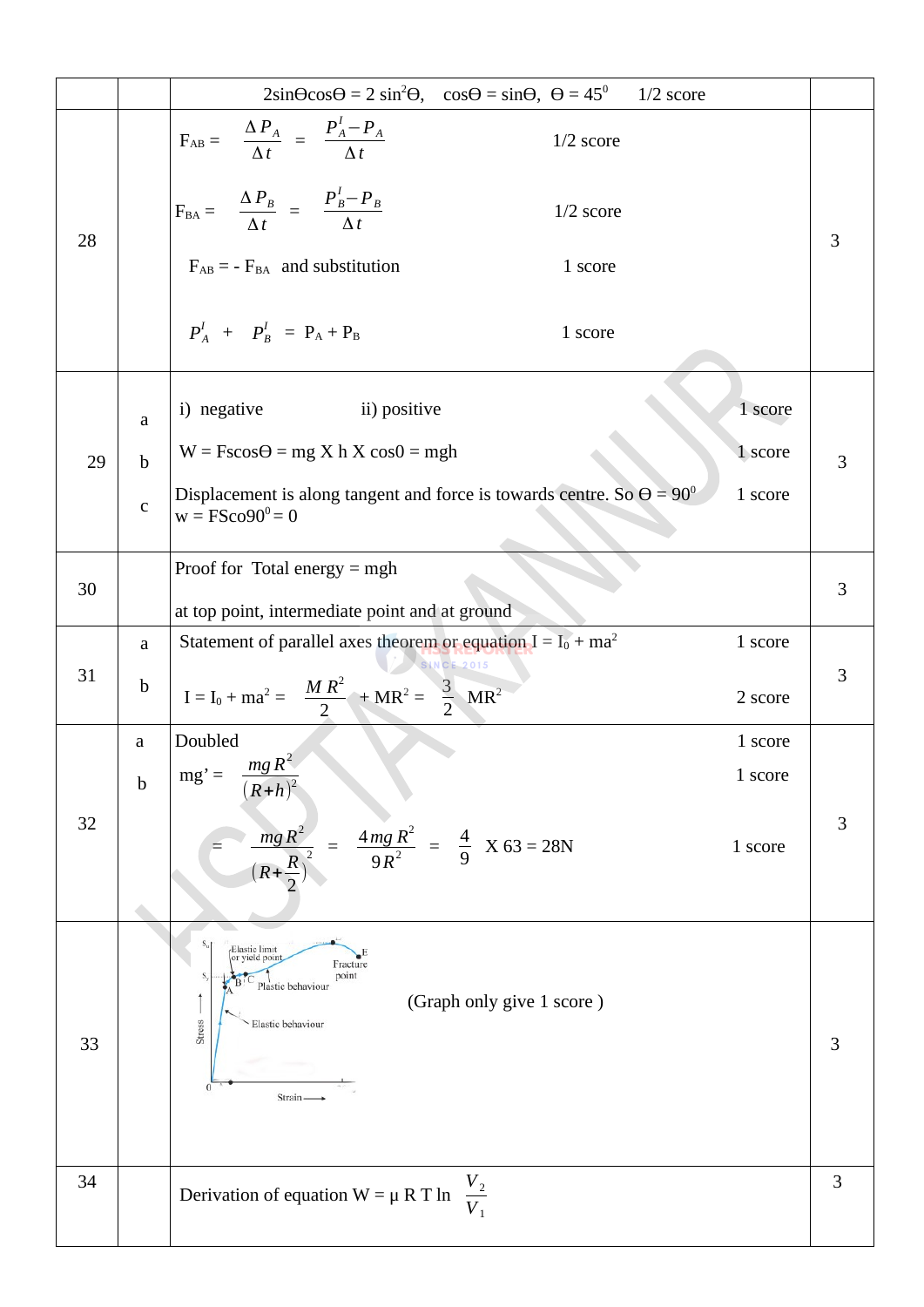|    |             | (Final expression only give 1 score)                                                                                                                              |          |                |
|----|-------------|-------------------------------------------------------------------------------------------------------------------------------------------------------------------|----------|----------------|
| 35 |             | $P = \frac{1}{3}$ nm $v^2$                                                                                                                                        | 1 score  |                |
|    |             | $=\frac{1}{3}$ $\frac{N}{V}$ m $\bar{v}^2$                                                                                                                        |          | 3              |
|    |             | $PV = \frac{1}{3} Nm v^2$                                                                                                                                         |          |                |
|    |             | Nk <sub>B</sub> T = $\frac{1}{3}$ Nm $\bar{v}^2$ , $\frac{1}{2}$ m $\bar{v}^2$ = $\frac{3}{2}$ k <sub>B</sub> T, $\overline{KE}$ = $\frac{3}{2}$ k <sub>B</sub> T | 2 score  |                |
|    |             | $T_m = 2\pi \sqrt{\frac{l}{g_m}} = 2\pi \sqrt{\frac{l}{g}} = \sqrt{6} 2\pi \sqrt{\frac{l}{g}} = \sqrt{6} T$                                                       | 1 score  |                |
| 36 | $\mathbf a$ | $T=2\pi \sqrt{\frac{l}{q_{-}}}$                                                                                                                                   | 1 score  |                |
|    | $\mathbf b$ |                                                                                                                                                                   |          | 3              |
|    |             | $rac{T_1}{T_2}$ = $\sqrt{\frac{l_1}{l_2}}$ = $\sqrt{\frac{1.44}{1}}$ = 1.2                                                                                        | 1 score  |                |
|    | a           | Statement of principle of homogeneity                                                                                                                             | 1 score  |                |
| 37 | $\mathbf b$ | Derivation of T = $2\pi \sqrt{\frac{l}{q}}$ through dimensional method                                                                                            | 3 score  | $\overline{4}$ |
|    | $\mathbf a$ | $\frac{u^2\sin^2\Theta}{2g}$<br>Derivation of                                                                                                                     | 2 score  |                |
| 38 | $\mathbf b$ | $\frac{2 \text{ u} \sin \theta}{2}$<br>$T =$                                                                                                                      | 1 score  | $\overline{4}$ |
|    |             | $= \frac{2 \times 28 \sin 30^{\circ}}{9.8} = 2.86 \text{ s}$                                                                                                      | 1 score  |                |
|    |             | <b>Statement of Pascal's law</b><br>1 score                                                                                                                       |          |                |
|    | a           | (Name of law only gives 1/2 scores)                                                                                                                               |          |                |
| 39 |             | Figure of hydraulic lift<br>1 score                                                                                                                               |          | $\overline{4}$ |
|    | $\mathbf b$ | Explanation<br>2 scores                                                                                                                                           |          |                |
|    | a           | <b>Thermal Expansion</b><br>1 score                                                                                                                               |          |                |
|    | $\mathbf b$ | $\Delta l = \alpha l \Delta T$<br>1 score                                                                                                                         |          |                |
| 40 | $\mathsf C$ | $= 2.5 \times 10^{-5} \times 30 \times 10 = 7.5 \times 10^{-3}$ m<br>1 score                                                                                      |          | 4              |
|    |             | Water at $4^0C$<br>1 score                                                                                                                                        |          |                |
| 41 | a           | $x(t) = \sin \omega t - \cos \omega t = \sin \omega t - \cos \left( \frac{\pi}{2} - \omega t \right)$                                                             |          | 4              |
|    |             | = 2 cos (π/4) sin ( ωt - $\frac{\pi}{4}$ ) = $\sqrt{2}$ sin ( ωt - $\frac{\pi}{4}$ )                                                                              | 2 scores |                |
|    | $\mathbf b$ |                                                                                                                                                                   |          |                |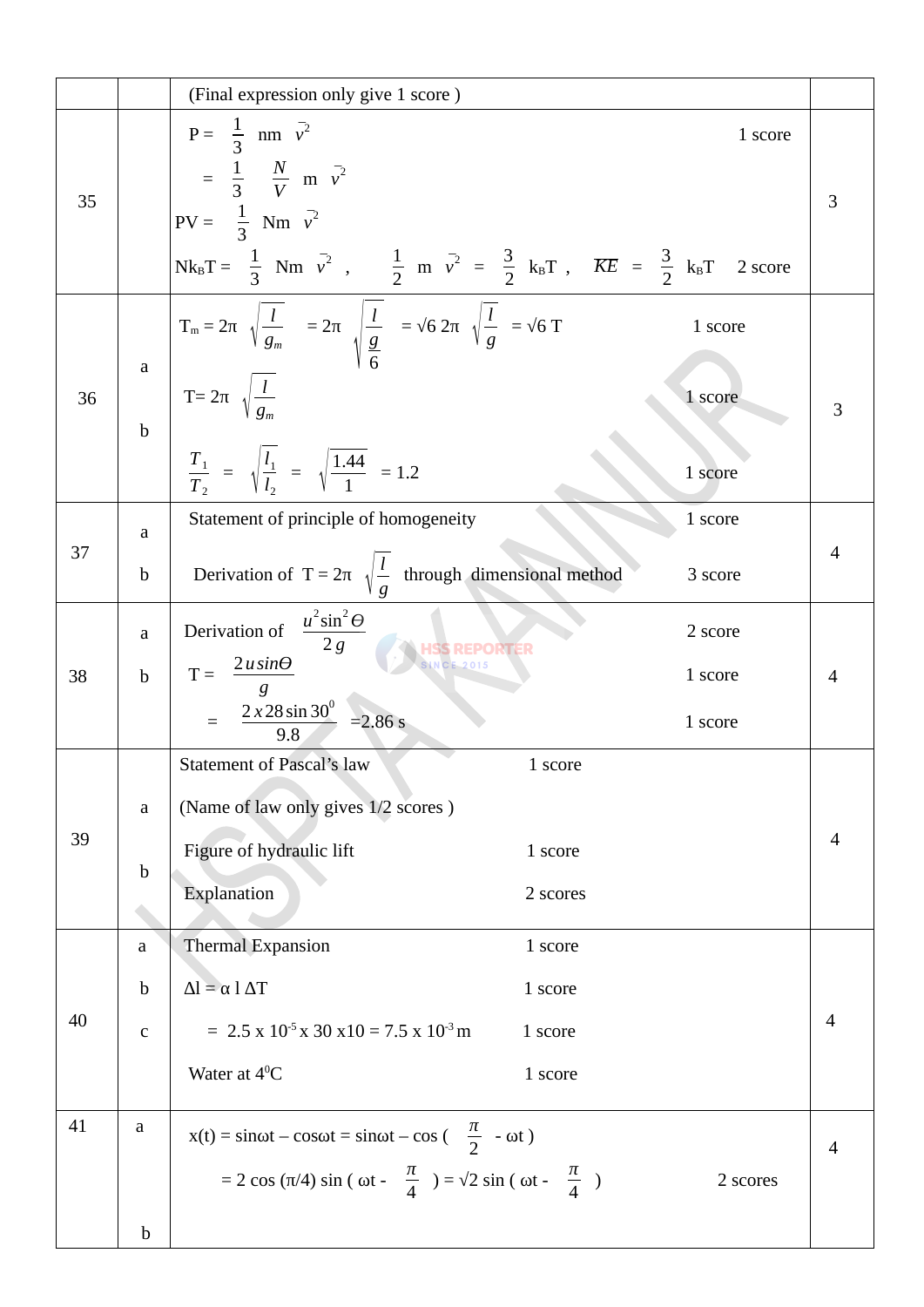|    |               | $A = \sqrt{2}$ and $\varphi = -\frac{\pi}{4}$                               | 2 scores                   |   |
|----|---------------|-----------------------------------------------------------------------------|----------------------------|---|
|    |               | $y = A \sin (kx - \omega t)$                                                |                            |   |
|    | $\mathbf{i}$  | $\lambda = 2\pi/k = 2\pi/80$ m = 7.85 cm                                    | 1 score                    |   |
| 42 | $\mathbf{ii}$ | $v = \omega / 2\pi = 3/ 2\pi = 0.48$ Hz                                     | 1 score                    | 4 |
|    | iii           | $T = \frac{1}{v}$ = 1/0.48 = 2.09 s                                         | 1 score                    |   |
|    | iv            | $v = v \lambda = 3.768$ m/s                                                 | 1 score                    |   |
|    | a             | $A = Normal reaction$<br>$B = Friction$                                     | 2 score                    |   |
|    |               | $C$ = weight or gravitational force                                         |                            |   |
|    | $\mathbf b$   |                                                                             |                            |   |
|    |               | $N \cos\theta$<br>$N_{R}$                                                   |                            |   |
| 43 |               | $N \sin\theta$ $f \cos\theta$<br>f Sin $\theta$                             |                            |   |
|    |               | -Figure<br>$\sqrt{mg}$                                                      | 1 score                    | 5 |
|    |               |                                                                             |                            |   |
|    |               | Derivation of $v = \sqrt{rg \frac{\mu + \tan \Theta}{1 - \mu \tan \Theta}}$ | 2 scores                   |   |
|    |               | (If final Expression only give 1 score)                                     |                            |   |
|    |               |                                                                             |                            |   |
|    | a             | $90^0$                                                                      | 1 scores                   |   |
|    | $\mathbf b$   | $\tau = rFSin\Theta$                                                        | 1 score                    |   |
| 44 |               | $20\sqrt{3}$ = 0.50 x F x sin 60 <sup>0</sup><br>$F = 80N$                  | $1/2$ score<br>$1/2$ score |   |
|    | $\mathsf C$   | $\tau = rFSin\Theta$                                                        | 1 score                    |   |
|    | $\mathsf a$   | r becomes high so torque becomes high<br>$\mathcal{G}M$                     | 1 score                    |   |
|    |               | g<br>$R^2$                                                                  | 1 score                    |   |
|    | $\mathbf b$   |                                                                             |                            |   |
| 45 |               | Derivation of equation $g' = g(1 - \frac{d}{R})$                            | 3 score                    | 5 |
|    | ${\mathsf C}$ |                                                                             |                            |   |
|    |               |                                                                             | 1 score                    |   |
|    |               | d<br>$\bf R$<br>$\bf{O}$                                                    |                            |   |
|    |               |                                                                             |                            |   |
| 46 | $\mathsf a$   | Statement of Bernaulli's principle                                          | 1 score                    |   |
|    |               | Proof                                                                       | 3 score                    | 5 |
|    | $\mathbf b$   | No, because rapid flow of river is not streamline flow                      | 1 score                    |   |
|    |               |                                                                             |                            |   |